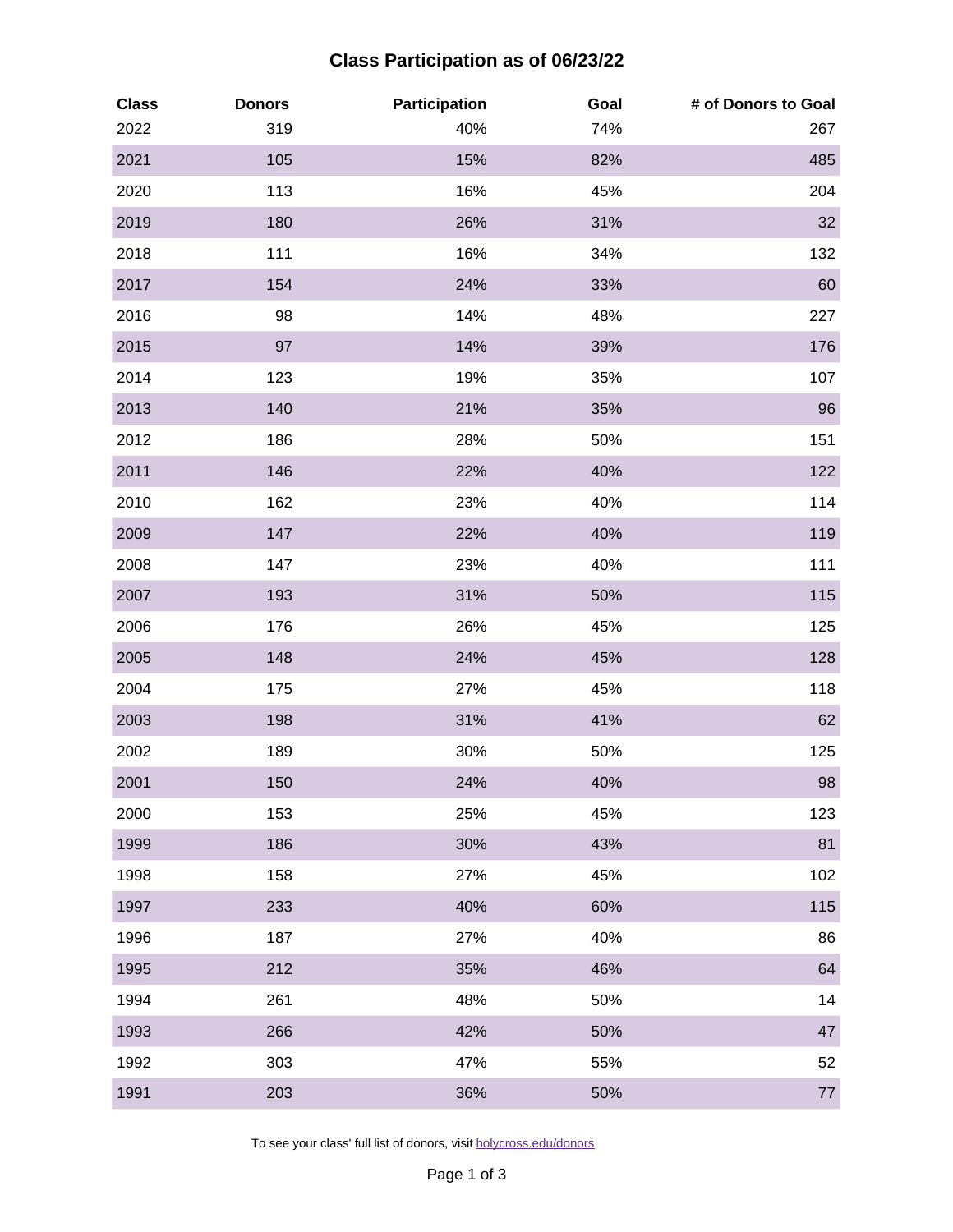## **Class Participation as of 06/23/22**

| <b>Class</b> | <b>Donors</b> | Participation | Goal | # of Donors to Goal |
|--------------|---------------|---------------|------|---------------------|
| 1990         | 177           | 32%           | 44%  | 62                  |
| 1989         | 204           | 33%           | 43%  | 61                  |
| 1988         | 214           | 35%           | 50%  | 92                  |
| 1987         | 236           | 39%           | 50%  | 65                  |
| 1986         | 176           | 30%           | 50%  | 114                 |
| 1985         | 210           | 40%           | 50%  | 53                  |
| 1984         | 214           | 38%           | 54%  | 89                  |
| 1983         | 205           | 39%           | 55%  | 85                  |
| 1982         | 275           | 48%           | 58%  | 60                  |
| 1981         | 211           | 40%           | 55%  | 79                  |
| 1980         | 195           | 35%           | 48%  | 73                  |
| 1979         | 191           | 37%           | 50%  | 69                  |
| 1978         | 200           | 38%           | 50%  | 63                  |
| 1977         | 241           | 44%           | 55%  | 61                  |
| 1976         | 245           | 48%           | 60%  | 64                  |
| 1975         | 151           | 33%           | 46%  | 62                  |
| 1974         | 163           | 39%           | 47%  | 37                  |
| 1973         | 179           | 35%           | 50%  | 79                  |
| 1972         | 256           | 63%           | 66%  | 12                  |
| 1971         | 146           | 36%           | 50%  | 57                  |
| 1970         | 204           | 48%           | 60%  | 48                  |
| 1969         | 169           | 42%           | 51%  | 35                  |
| 1968         | 198           | 46%           | 58%  | 53                  |
| 1967         | 171           | 59%           | 71%  | 35                  |
| 1966         | 127           | 42%           | 60%  | 54                  |
| 1965         | 162           | 50%           | 65%  | 49                  |
| 1964         | 151           | 54%           | 59%  | 16                  |
| 1963         | 137           | 53%           | 69%  | 41                  |
| 1962         | 105           | 45%           | 53%  | 20                  |
| 1961         | 100           | 47%           | 50%  | $\overline{7}$      |
| 1960         | 90            | 40%           | 50%  | 23                  |
| 1959         | 80            | 41%           | 50%  | $17\,$              |

To see your class' full list of donors, visit [holycross.edu/donors](https://www.holycross.edu/alumni/alumni/support/donor-recognition/honor-roll-donors)